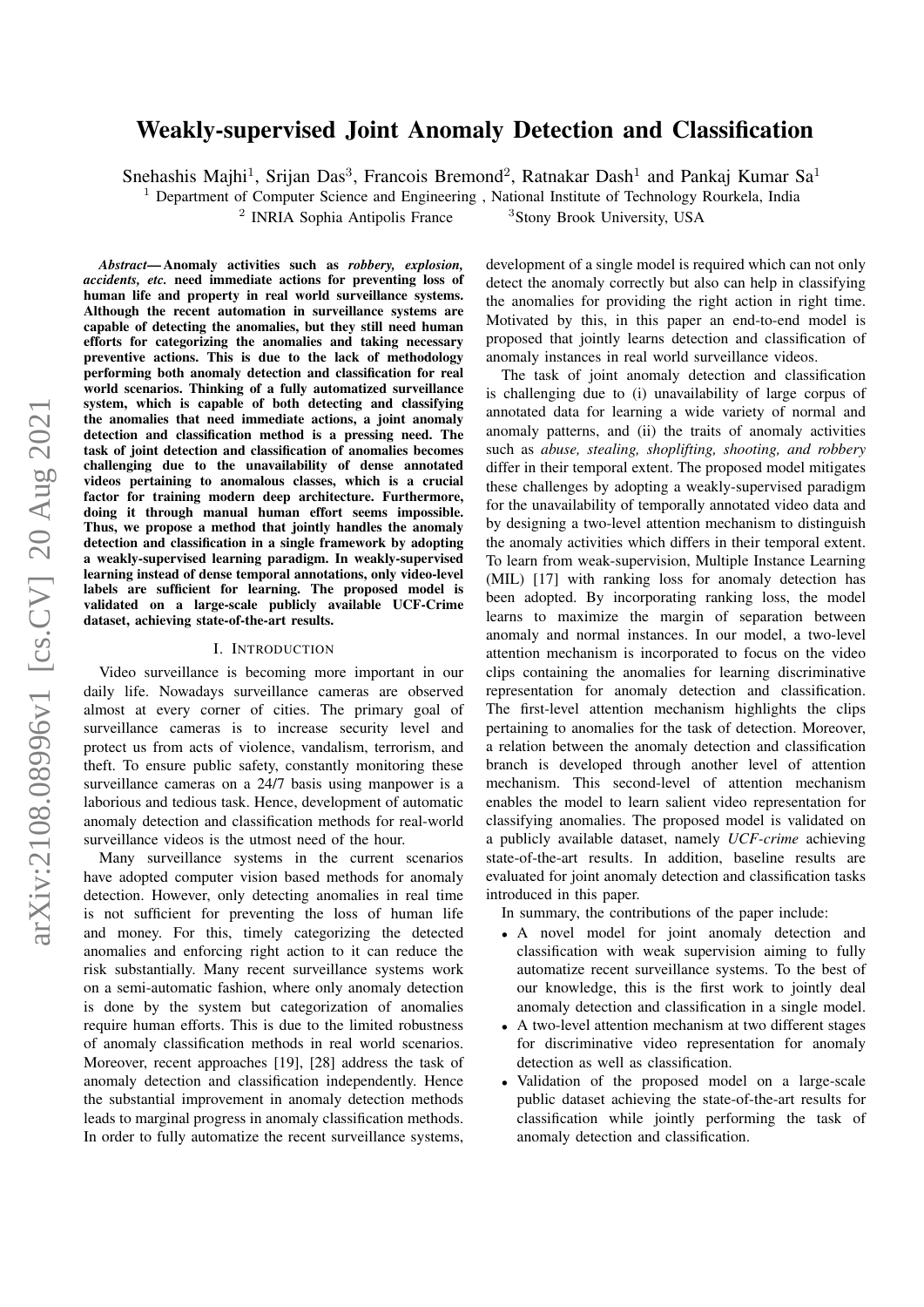<span id="page-1-0"></span>

Fig. 1: Our proposed Framework is composed of four stages: *Stage A* divides anomaly and normal video sequences into T fixed temporal segments. *Stage B* extracts the feature from 3D CNN for each segment of the anomaly and normal videos generating respective feature maps. *Stage C* consists of modeling the temporal evolution of the video segment features and a first-level temporal attention network. *Stage D* is responsible for anomaly detection and classification. A second-level of temporal attention network is incorporated between the anomaly detection and classification to develop the inter-dependency among the tasks.

# II. RELATED WORK

Anomaly detection in surveillance videos is a challenging and active research topic in computer vision. Due to its massive application in video surveillance and crime scene investigation several research studies [8], [3], [12], [14], [22] have been reported in the last decade using hand-crafted features. Many earlier approaches [18], [21], [2], [4], [6], [11], [15], [25] address the problem of anomaly detection with one-class learning methods. These methods learn only from the normal patterns during training, defined for a specific scene. These approaches suffer from the fact that *it is often difficult to learn feature representations for a wide diversity of normal patterns* and hence these methods are not suitable for general applications of anomaly detection.

To overcome the drawback of earlier methods, recent approaches [19], [24], [28], [27] learn feature representation from normal and anomaly videos. This formulation of anomaly detection as binary class has been introduced with the dataset UCF-Crime [19]. The success of deep learning models [23], [26] in action detection motivates the researchers [19], [27] to make use of 3D convolutional networks (ConvNets) as visual backbone for segment wise feature extraction. By segments, we mean short video clips partitioned from an untrimmed video. Training 3D ConvNets like C3D, I3D pre-trained on huge datasets like Kinetics [10] and Youtube-8M [1] requires strong supervision for learning spatio-temporal patterns in a short video clip. Whereas obtaining temporal annotation for anomaly activities is a laborious task. Thus, [19] addresses the task of anomaly detection under weak supervision which makes use of video-level annotation for untrimmed anomalous and normal

videos. [19] have proposed a MIL-based model to map video-segment based feature vector to an anomaly score. This mapping is learned through a ranking loss which optimizes the separation of the anomaly and normal segments in a video. Inspired from previous studies, authors [28] use the motion-aware features with MIL model to improve the anomaly detection. In addition, they also employ an attention block to incorporate temporal context while detecting anomalies. Besides relying completely on the input features, the attention is applied only at the score level. Thus, the attention block does not modulate the feature maps leading to non-optimal detection. [24] model the temporal relation through Temporal Convolutional Network (TCN) [13] and also proposed a novel complementary loss to maximize the margin of separation between inter and intra class instances. However, obtaining only long range temporal dependency is not sufficient for detecting anomalies in video. Thus for better understanding of temporal context, we propose a first-level of temporal attention mechanism to modulate the input feature to the MIL model. Another approach [27] formulates the weakly-supervised problem as a supervised learning refining noise labels iteratively. But such methods are costly in terms of inference and is also data dependent, for instance relies too much on strong motion for detecting anomalies.

Furthermore, no earlier approaches [19], [27], [24], [28], [7] address the task of anomaly detection and classification jointly. As a result, there is no significant progess in anomaly classification task. Mostly anomaly classification is treated as an independent problem in [19], [28] where the videos are trained in an action recognition framework using visual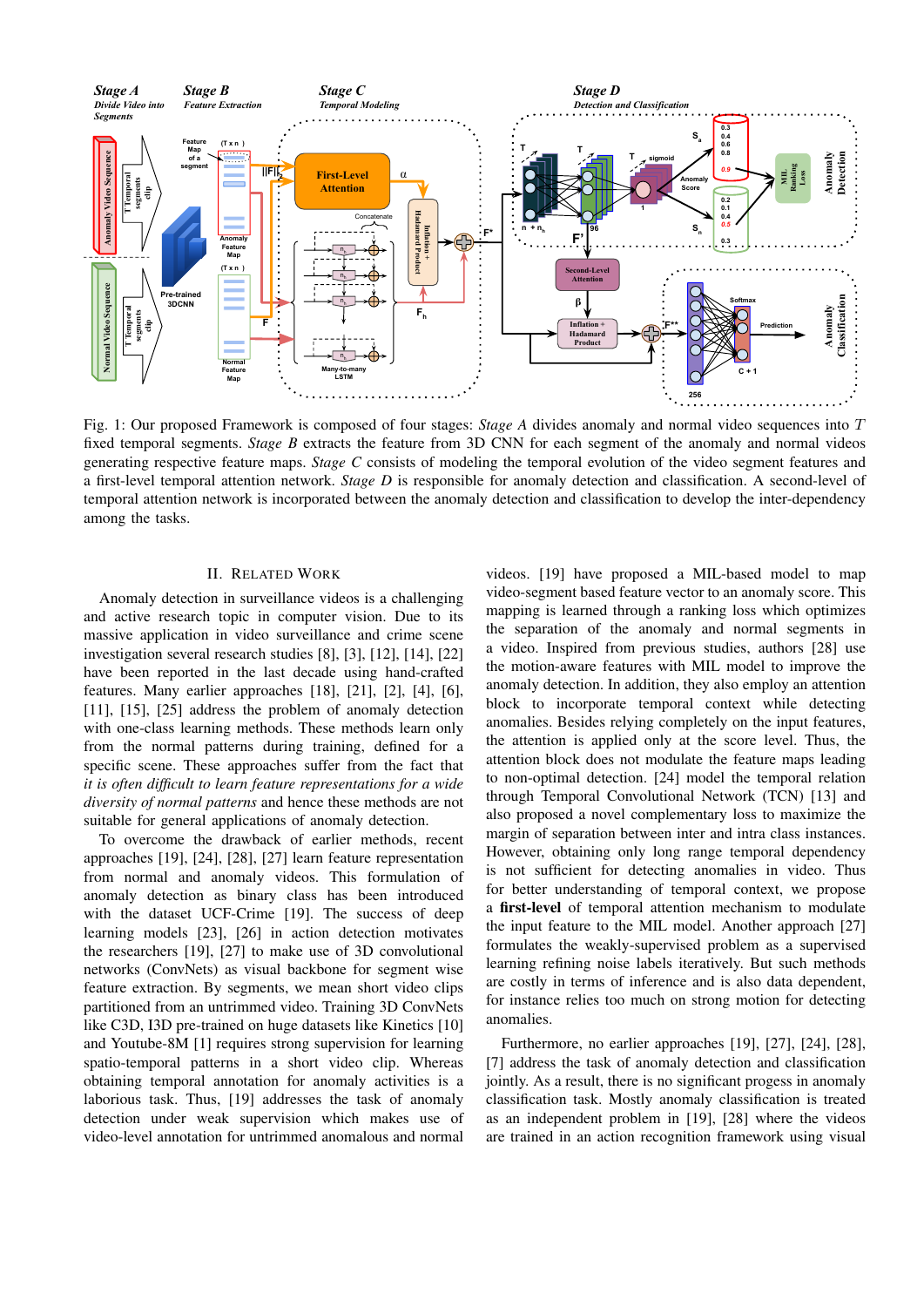backbones with video-level supervision. But these methods are not optimal as the visual backbones like TCNN [9] and C3D [20] extract video-segment features and classify the whole untrimmed video into normal and anomalous samples through simple aggregation techniques. Thus, the classification of anomalies still remains a challenging task.

Inspirations for joint anomaly detection and classification is taken from action detection algorithms like [23], [26] but these algorithms are fully supervised with temporal intervals for each actions. In contrast, we proposed a joint detection and classification algorithm in weakly-supervised settings where the temporal intervals for an anomaly are not given. In order to design such an model, we incorporate a second level of attention mechanism between the anomaly detection and classification task, that builds an inter-dependencies among the tasks. Consequently, we propose a model with a two-level of attention mechanism which is jointly trained through global optimization for the task of anomaly detection and their classification.

# III. ANOMALY DETECTION AND CLASSIFICATION MODEL

The proposed model shown in Fig. [1](#page-1-0) for weakly-supervised joint anomaly detection and classification operates in two branches, where the first and second branch performs anomaly detection and classification respectively. From Fig. [1,](#page-1-0) It may be observed that the proposed model consists of four stages and the stages are described below in detail.

# *A. Divide Video into Segments*

In *stage A* of Fig. [1,](#page-1-0) videos are divided into fixed number (say  $T$ ) of temporal segments. Since the videos are untrimmed and no temporal annotations are provided, the video segments obtained from normal video sequences have all normal video clips whereas from anomaly video sequences have both anomaly and normal video clips. We assume that, there exists at least one anomaly segment among all video segments obtained from untrimmed anomaly video.

# *B. Feature Extraction*

In *stage B*, spatio-temporal features are extracted from a 3D convolutional network for each video segment of anomaly and normal video sequences obtained in *stage A*. Each video segment at time  $t$  might have several clips of 64 frames and features are extracted for each such 64 frame clips. In order to have a fixed dimensional descriptor per video segment, a max pooling operation is performed across time. Thus, an *n*-dimensional feature vector  $F_t$  is extracted for each video segment at time step  $t$ . Now, for a given video sequence has an output feature map of dimension  $T \times n$ , is used in the subsequent stages for the given task.

# *C. Modeling Temporal Information*

Modeling of long-term temporal dependency is performed in *stage C* through a Recurrent Neural Network (RNN) and a first-level temporal attention model. In this stage, the extracted visual features are fed to a RNN, specifically

LSTM in this case for modeling the temporal evolution of the anomalies in a video. The first-level temporal attention provides discriminative attention weights to the temporal segments those with probable occurrence of anomaly. Different from [28], here modulation of features is done instead of decision scores for detecting anomalies.

To obtain the temporal relationship among the segments in a video, a many-to-many LSTM  $g()$  with  $\theta_h$  parameters is used. The input to this LSTM are the feature vectors of the video  $F \in \mathbb{R}^{T \times n}$  with T temporal segments. The LSTM outputs a  $n<sub>b</sub>$ -dimensional feature vector at each time step. Although temporal modeling of the video segments is achieved through LSTM but some visual information is lost in this process due to the sigmoid activated learning gates in the LSTM. So in order to retain the properties of the spatio-temporal feature map, we use a skip connection. Thus, the output at time step t of the LSTM  $F_h^t$  is computed as  $F_h^t = h_t \oplus F_t$  where  $h_t = g(h_{t-1}, F_t; \theta_h)$  is the hidden state of LSTM. The symbol ⊕ represents concatenation operation between two variables.

The LSTM has  $n_h$  number of hidden neuron with  $tanh$ squashing. So the output dimension of the LSTM followed by the concatenate operation for a given video is  $T \times (n+n_h)$ .

First-level Temporal Attention: To highlight the temporal saliency to the LSTM feature vectors, a first-level attention weights is employed on them. Unlike [28], temporal attention weights are obtained from the same RGB feature map used for temporal feature learning.

<span id="page-2-0"></span>

Fig. 2: Proposed First-level Temporal Attention Network in details. This network learns attention weights  $\alpha$  for every temporal segments from input spatio-temporal feature vectors.

Figure [2](#page-2-0) shows the detailed diagram of temporal attention model, where  $F$  denotes the input feature vector from 3D CNN as mentioned earlier. The feature vector  $F$  is first  $l_2$ normalized, then input to the first-level temporal attention network. In this attention network, instead of treating each segment of the video independently, a global representation of the video in a low dimensional latent space  $(L)$  is obtained using time-distributed perceptrons with weight vector  $[W_{L,t}^1]_{t=1}^T$ . This global representation of the video enables the model to consider the temporal context while learning appropriate weights for each temporal segment. For input  $F$  with  $T$  temporal segments, the corresponding attention scores  $s^1 = [s_t^1]_{t=1}^T$  are computed by

$$
s_t^1 = W_{GL}^1 \sum_{t=1}^T \frac{W_{L,t}^1 ||F_t||_2 + b_{L,t}^1}{T} + b_{GL}^1 \tag{1}
$$

where  $W_{GL,t}^1$ ,  $W_{L,t}^1$  are the learn-able parameters with biases  $b_{GL,t}^1$ ,  $b_{L,t}^1$ . To obtain the temporal attention weights  $\alpha_t$  at  $t^{\text{th}}$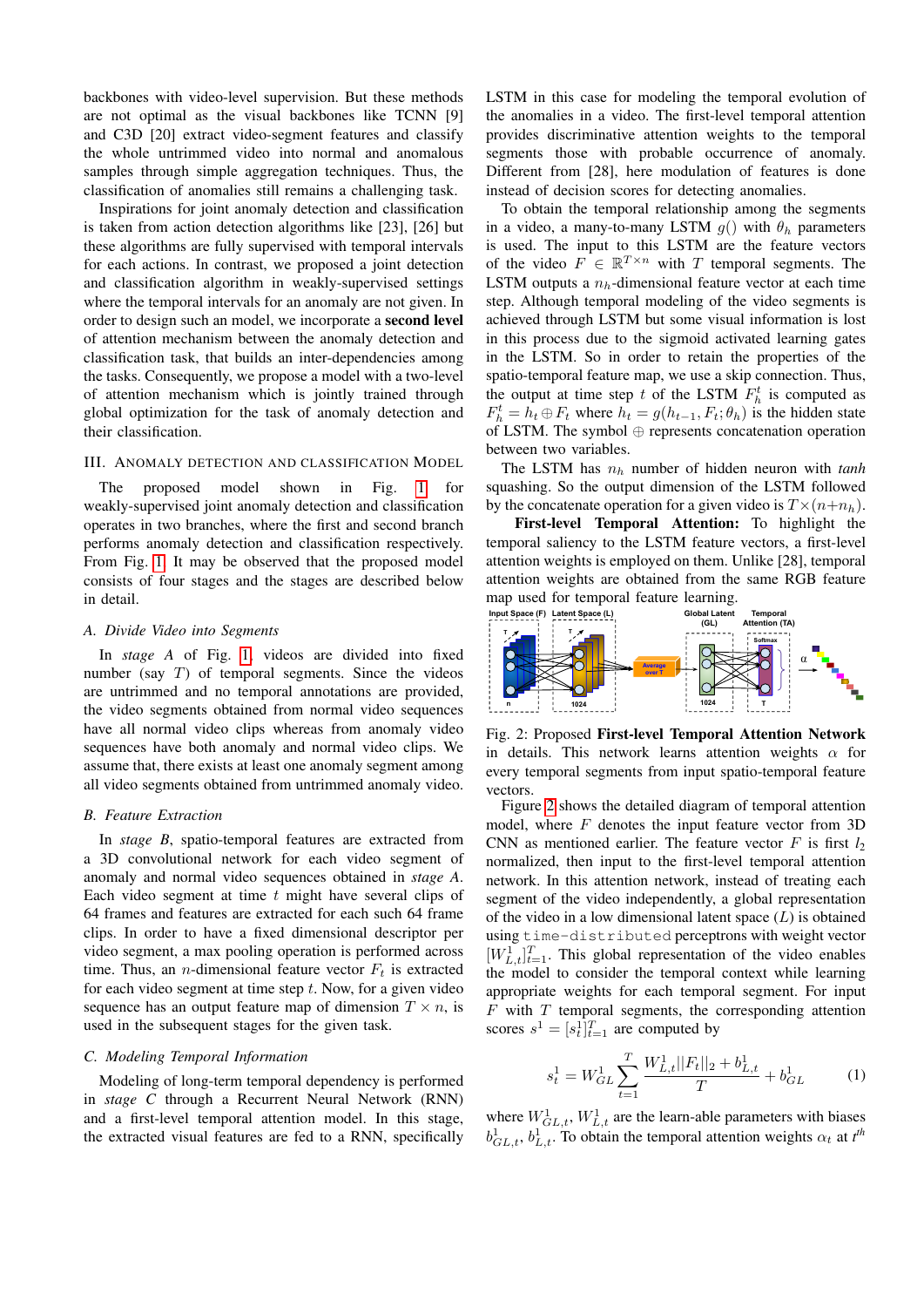timestep, the scores ( $s_t$   $\forall$  *t*  $\in$  *T*) are normalized with *softmax* activation. Thus, temporal attention weight at  $t<sup>th</sup>$  time step  $\alpha_t$ is computed by  $\alpha_t = \frac{\exp(s_t^1)}{\sum_{i=1}^T \exp(s_t^1)}$  $\frac{\exp\left(s_{t}^{1}\right)}{T_{j=1}\exp\left(s_{j}^{1}\right)}.$ 

Finally, the modulated feature vector  $F^* = [F_t^*]_{t=1}^T$  is computed by adding the LSTM output feature vector with attention mask generated from Hadamard product of the attention weights and the LSTM output feature vector. The modulated feature vector for  $t^{th}$  temporal segment is computed by  $F_t^* = F_h^t + (\alpha_t F_h^t)$ .

# *D. Detection and Classification*

In *stage D*, anomaly detection and classification is performed in two separate branches. The anomaly detection branch detect temporal segments containing anomaly patterns. Whereas, the anomaly classification branch classify the video to a specific anomaly class by its anomaly content. An inter-dependency between these two branches of the framework is also developed through a second-level attention mechanism. A detailed description of each branch is given below.

*1) Anomaly Detection:* The input to the *anomaly detection branch* is the modulated feature vector  $F^*$  from *stage C*. In order to process each temporal segment of F ∗ independently, time-distributed perceptrons are used. As shown in Figure [1,](#page-1-0) this branch consists of 3 layer perceptrons. The final layer is *sigmoid* activated to compute anomaly score for each temporal segment independently.

Second-level Temporal Attention: This network builds a relationship between the detection and classification problem. Intuitively, the segments which produce high score in the anomaly detection branch must be an anomalous segment and such a segment should contribute more to recognize the anomaly than other segments. This functionality is performed by the second-level temporal attention network, which helps in highlighting the high scoring feature segments for the anomaly classification branch.

<span id="page-3-0"></span>

Fig. 3: Proposed Second-level Temporal Attention Network for building inter-dependencies between anomaly detection and classification task. Note that Latent space L and Global Latent space GL here are different feature space from that in fig. [2.](#page-2-0)

Figure [3](#page-3-0) depicts our second-level temporal attention network. We aim at utilizing the features learning to detect anomalies for providing attention weights to the relevant temporal segments for the task of anomaly classification. Hence, a latent feature representation from the detection branch, the 2<sup>nd</sup> layer of anomaly detection branch in our case is input to our second-level attention mechanism. We

denote this latent features as  $F'_t \in \mathbb{R}^{T \times n_L}$ , where  $n_L$  (=96, *in our model*) is the number of neurons in the 2<sup>nd</sup> layer of anomaly detection branch.

For  $t^{th}$  time step, the second-level attention score  $s^2 =$  $[s_t^2]_{t=1}^T$  is computed by a perceptron followed by aggregating the segment level features, and a final perceptron with neurons equal to the number of temporal segments  $T$ . Thus, the attention score is given by

$$
s_t^2 = W_{GL}^2 concat(W_L^2 F_t' + b_L^2) + b_{GL}^2
$$
 (2)

where  $W_{GL}^2$ ,  $W_L^2$  are trainable parameters with biases  $b_{GL}^2$ ,  $b<sub>L</sub><sup>2</sup>$ . The *concat*() is a concatenate operation over time *T* for aggregating features of *T* time steps.

Finally, to obtain the second-level attention weight  $\beta_t$ corresponding to *t th* temporal segment, we employ *sigmoid* activation on the pre-computed attention score  $s_i$  given by  $\beta_t = \frac{\exp(s_t^2)}{\exp(s_t^2)}$  $\frac{\exp(s_t)}{\exp(s_t^2)+1}$ .

*2) Anomaly Classification:* The objective of *anomaly classification* is to classify the video by the category of anomaly present in it. The input to the anomaly classification branch is the feature map  $F^{**} \in \mathbb{R}^T \times (n+n_h)$  modulated by the second-level attention weight. The input to the anomaly classification branch at temporal segment  $t$  is computed by  $F_t^{**} = F_t^* + (\beta_t F_t^*).$ 

In order to classify  $F^{**}$  to a specific anomaly class, a single feature representation is obtained by averaging the feature segments over time. This feature is used for classification using 2-layer perceptron. The final perceptron containing the neurons equal to the number of anomaly classes + 1 (for normal video) is *softmax* activated to generate high prediction score for a specific class.

# *E. Joint training all the networks*

Jointly training the two branches (*i.e. anomaly detection and anomaly classification branch*) of the proposed model along with the two level attention network is a challenging task. In the proposed model, the anomaly detection branch follows a weakly-supervised learning and it is optimized based on a Multiple instance learning (MIL) ranking loss function proposed by [19], however the anomaly classification branch is optimized by categorical cross entropy loss with a video-level labels.

*a) MIL Ranking Loss for detection:* For optimizing the anomaly detection branch, maximization of margin of separation among normal and anomaly instances is a crucial task. But identification of normal and anomaly instances without temporal annotations is difficult. Following the fact, *an anomaly video contains at least one instance of anomaly and a normal video contains no anomaly*, [19] aims at identifying normal and anomaly instances at score level. Since, prediction scores of anomaly and normal video instances are collected in  $S_a$  and  $S_n$ , a hinge-based ranking loss is enforced for maximization by treating the maximum score of  $S_a$  and  $S_n$  as anomaly and normal respectively. Along with the hinge based ranking loss, temporal smoothing and sparsity constraints are also proposed by [19] given as follows: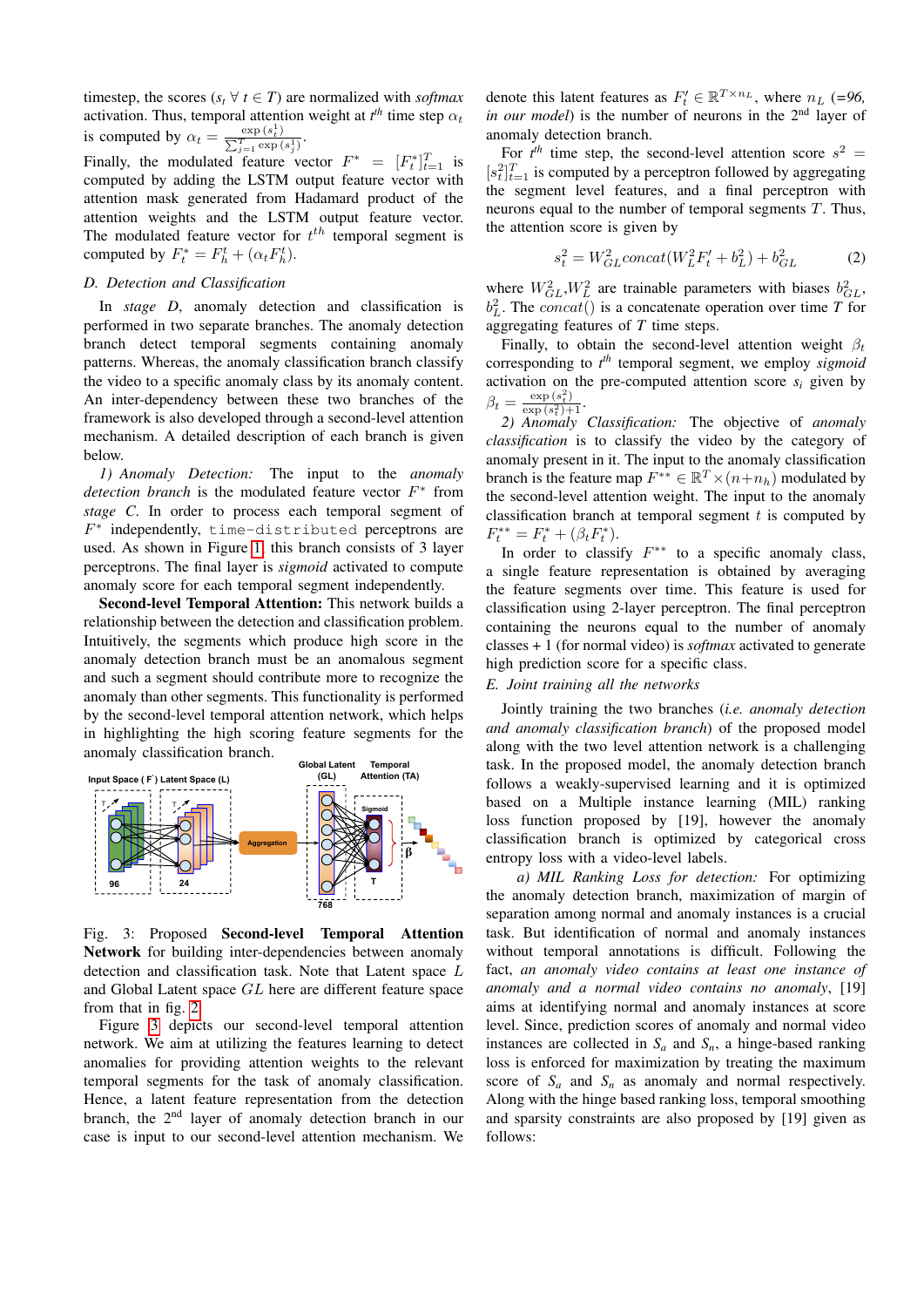$$
Loss_D(S_a, S_n) = \max (0, 1 - \max_{i \in S_a} (S_a^i) + \max_{i \in S_n} (S_n^i))
$$
  
+  $\lambda_1 \sum_{i}^{(N-1)} (S_a^i - S_a^{i+1})^2 + \lambda_2 \sum_{i}^{N} (S_a^i)$  (3)

where N = T  $\times$  batchsize,  $\lambda_1$  and  $\lambda_2$  are the weighting factors of the temporal smoothing and sparsity constraints respectively. We employ the above ranking loss to dissociate the temporal segments in video into anomalies or normal video clip.

*b) Cross Entropy Loss for classification:* In real-world, count of normal videos are far more than anomalous videos. So to handle such challenge of class imbalance while computing the classification loss, we employ a weighting factor equivalent to inverse class frequency in the loss. We formulate the anomaly classification with the *categorical cross-entropy* loss for *C* classes of anomaly as:

$$
Loss_C = \sum_{i=1}^{C+1} (1 - f_i)(y_i \log \hat{y}_i)
$$
 (4)

where  $f_i = \frac{\# samples in class_i}{Total \# of samples}$ . Note that the loss is computed for  $C + 1$  classes, one pertaining to normal videos.

*c) Regularization for attention:* We invoke a regularization term for the first-level attention weights that forces the model to pay attention to all the segments in the feature map. This is due to the fact that the attention weight is prone to ignore some segments in the temporal dimension although they contribute in detecting anomalous activities. Hence, we impose a penalty  $\alpha_i \approx 1$ . For the second-level attention, we employ another regularization term to regularize the learned attention weights  $\beta$  with the  $l_2$  norm to avoid their explosion.

$$
Loss_{att} = \sum_{j=1}^{T} (1 - \alpha_j)^2 + \sum_{j=1}^{T} ||\beta_j||_2
$$
 (5)

*d) Optimization:* In order to train the framework jointly, we need to optimize the total loss. The total loss can be represented as follows:

$$
Loss_{total} = \lambda_d Loss_D + (1 - \lambda_d) Loss_C + \lambda_{att} Loss_{att}
$$
\n(6)

where  $\lambda_d$  and  $\lambda_{att}$  are the weighting factors.

# IV. EXPERIMENTAL ANALYSIS

Dataset description - We have performed our experiments on UCF-Crime dataset [19] containing real-world untrimmed surveillance videos. This is currently the largest anomaly detection dataset having a diversity in length of videos. The videos corresponding to a specific class can be of long (approx 5 hrs) and short ( $\leq 1$  min) which makes the problem of detection more challenging. It contains 1900 videos out of which 950 videos are normal and rest are from 13 categories of anomalies. For training and testing 1610 and 290 videos are used respectively. As we are performing

both anomaly detection and classification jointly, we follow the official anomaly detection train-test protocol provided by [19]. Different from [19], [28] where the classification results have been provided on a separate uniform split of the dataset, we report the classification results on the same dataset split as for the detection task. Thus following this protocol, we provide new baseline for anomaly classification which can be used for follow-up comparisons.

Evaluation Metric - Since we are addressing two different tasks *i.e. anomaly detection and classification*, two separate metrics have been used to evaluate our method. Following earlier works [19], we use frame-level Receiver Operating Characteristics (ROC) and its corresponding Area Under the Curve (AUC) for anomaly detection performance evaluation. For anomaly classification task, a mean-Average-Accuracy (mAA) is used where the average accuracy for each class is obtained and then mean of all average accuracies is reported to evaluate the performance.

# *A. Implementation Details*

*a)* Training: For training, at first we extract the spatio-temporal features from I3D backbone [5] for each temporal segment. We set the temporal segments  $T = 32$  in these experiments. For input to I3D, we take a center crop of dimension  $224 \times 224$  from the full frame. The features are extracted from the Global Average Pooling layer of I3D which yields a feature of dimension  $n = 7168$ . For temporal modeling of the segments, the neurons in the LSTM is set to 1024 (=  $n_h$ ). Then we train our end-to end trainable joint detection and classification model using Adam optimizer at a learning rate 0.0001 and with the loss weighting factors  $\lambda_1 = \lambda_2 = 8 \times 10^{-5}, \lambda_d = 0.9$  and  $\lambda_{att} = 0.1 \times 10^{-5}$ . We also randomly select 30 positive and 30 negative videos as a mini-batch and compute the gradient using reverse mode automatic differentiation on computation graph using Theano. Then the loss is computed and back-propagated for the whole batch.

*b)* Testing: During testing, we empirically found that center crop and the four corner crop is suitable for model testing and results in superior performance. This is to cover the fine detail of the anomaly, as in [27].

# *B. Ablation study*

Table [I](#page-5-0) shows the importance of each component in our proposed model. The statistics show a significant improvement in detection and classification accuracy compared with I3D base model with or without two-level of attention. As a first baseline, we perform experiments with only I3D feature along with the classification and detection branch. Prior to the two-level of attention, we incorporate LSTM for temporal modeling in untrimmed videos. It is visible from  $l_2$  of Table [I,](#page-5-0) temporal encoding through LSTM improve detection accuracy by 1.52% (78.62 $\rightarrow$ 80.14) and classification accuracy by  $5.36\%$  (14.66—→20.02). Reversing the chronology of our proposed model, we first observe the influence of second-level attention weights in classification by adding the second-level attention network in the model to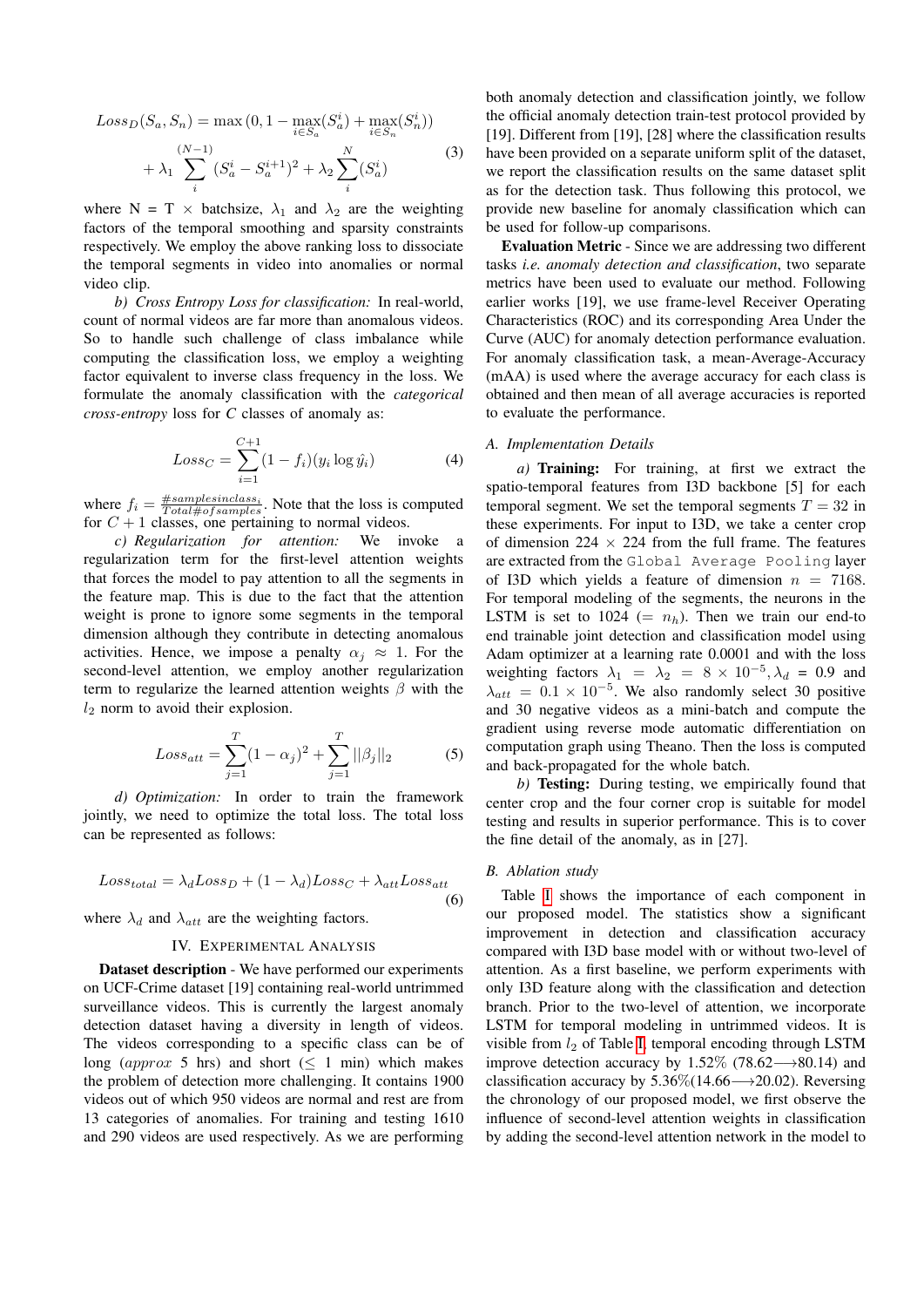<span id="page-5-1"></span>

Fig. 4: Visualization of two-level of attention weights along with the prediction score. Figures (a)-(c) corresponds to the video "Shoplifting016" which is correctly detected and classified by the proposed model and Figures (d)-(f) corresponds to the video "Shoplifting034" which is miss detected and miss classified by the proposed model. Figure (a) and (d) shows the 1st level of attention weights, Figure (b) and (e) shows the 2nd level of attention weights and Figure (c) and (f) shows the GT Vs. prediction scores of videos "Shoplifting016", "Shoplifting034" respectively.

<span id="page-5-0"></span>TABLE I: Ablation study on UCF-Crime dataset

| Method    | <b>Components</b>              | $AUC(\%)$ | mAA   |
|-----------|--------------------------------|-----------|-------|
|           | 13D                            | 78.62     | 14.66 |
| l2        | $l_1$ + LSTM                   | 80.14     | 20.02 |
| lз        | $l_2$ + Second-level attention | 80.39     | 27.68 |
| $\iota_4$ | $l_3$ + First-level attention  | 82.12     | 34.1  |

invoke an inter-dependence between the anomaly detection and classification branch, keeping the detection branch unchanged. It is evident from  $l_3$  of Table [I,](#page-5-0) there is a significant improvement of 7.66% (20.02→27.68) in classification accuracy and a marginal improvement in detection accuracy. This is due to the ability of the second-level attention mechanism to assign high weights to all those video segments which contributes more to the classification of the video. Finally, we invoke the first-level attention network to verify the improvement in the anomaly detection task as well as substantiating the fact that *boost in detection performance improves the classification task as well*. Thus in  $l_4$ , we add the first-level attention network for highlighting the salient video segments containing possible anomaly pattern in the videos. The final row of Table [I](#page-5-0) indicates that the first-level attention weights boosts the detection accuracy by 1.73% (80.39 $\rightarrow$ 82.12) and it also leads to significant improvement in classification accuracy of  $6.42\%$  (27.68 $\longrightarrow$ 34.1).

For qualitative analysis, we visualize the two-level of attention weights along with the prediction scores as illustrated in Figure [4.](#page-5-1) Interestingly, it is found that the proposed model fails to detect the anomalies in "*Shoplifting034*" and also miss-classifies the video. In order to investigate about the "*Shoplifting*" class, we found another video in the test set "*Shoplifting016*" which is correctly detected and classified. To find out the possible cause of miss detection of video "*Shoplifting034*", we analyzed the video and found that a lady is stealing a black color handbag which is similar to the handbag that she is carrying.

This indicates that the attention mechanism derived from the *appearance-only* features fail in providing reasonable attention weights due to possible confusion among the similar appearance of the bags. This implies that our model still needs an spatial attention for better understanding of the scene.

<span id="page-5-2"></span>

| TABLE II: Anomaly detection and classification results on |  |  |  |
|-----------------------------------------------------------|--|--|--|
| UCF-Crime dataset                                         |  |  |  |

| Methods               | $AUC(\%)$ | $\text{mAA}$ (%) |
|-----------------------|-----------|------------------|
| <b>SVM Baseline</b>   | 50        |                  |
| Hasan et al.[8]       | 50.6      |                  |
| Lu et al. $[16]$      | 65.51     |                  |
| Sultani et al.[19]    | 75.41     | 13.9             |
| Dubey et al.[7]       | 76.67     |                  |
| <b>I3D</b> baseline   | 78.62     | 14.6             |
| Zhang et al. $[24]$   | 78.66     |                  |
| Zhu et al. $[28]$     | 79        |                  |
| Zhong et al.[27]      | 82.12     |                  |
| <b>Proposed Model</b> | 82.12     | 34.1             |

# *C. Comparison with state-of-the-art*

We have compared the recent state-of-the-art anomaly detection models on UCF-Crime dataset with our proposed model. We compare our model upon two indicators *i.e.* ROC curves and AUC as shown in Figure [5](#page-6-0) and in Table [II.](#page-5-2) As this is the first method to evaluate anomaly classification performance in detection split of UCF-crime dataset, we create baseline following the [19] approach with the C3D [20], I3D [5] backbone feature and K-NN classifier as shown in Table [II.](#page-5-2) The authors in [27] achieves similar results in anomaly detection to our model but they do not address anomaly classification problem in their method. Earlier approaches lack in developing inter-dependencies between the anomaly detection and classification tasks, which resulted in anomaly detection performance not influencing the anomaly classification performance. In contrast, we formulated the two individual tasks jointly through an attention mechanism. Our attention mechanism significantly improves the classification performance by large margin while achieving state-of-the-art results for the task of detection as well. Following our approach, future developments in anomaly detection performance will lead to improvement in anomaly classification performance.

# V. CONCLUSION

In this work, we proposed a weakly-supervised joint anomaly detection and classification model, driven by two-level of attention network. This model achieves state-of-the-art performance for the task of anomaly detection, and when detection and classification tasks are dealt jointly, it achieves significant improvement in anomaly classification performance. To achieve, temporal context